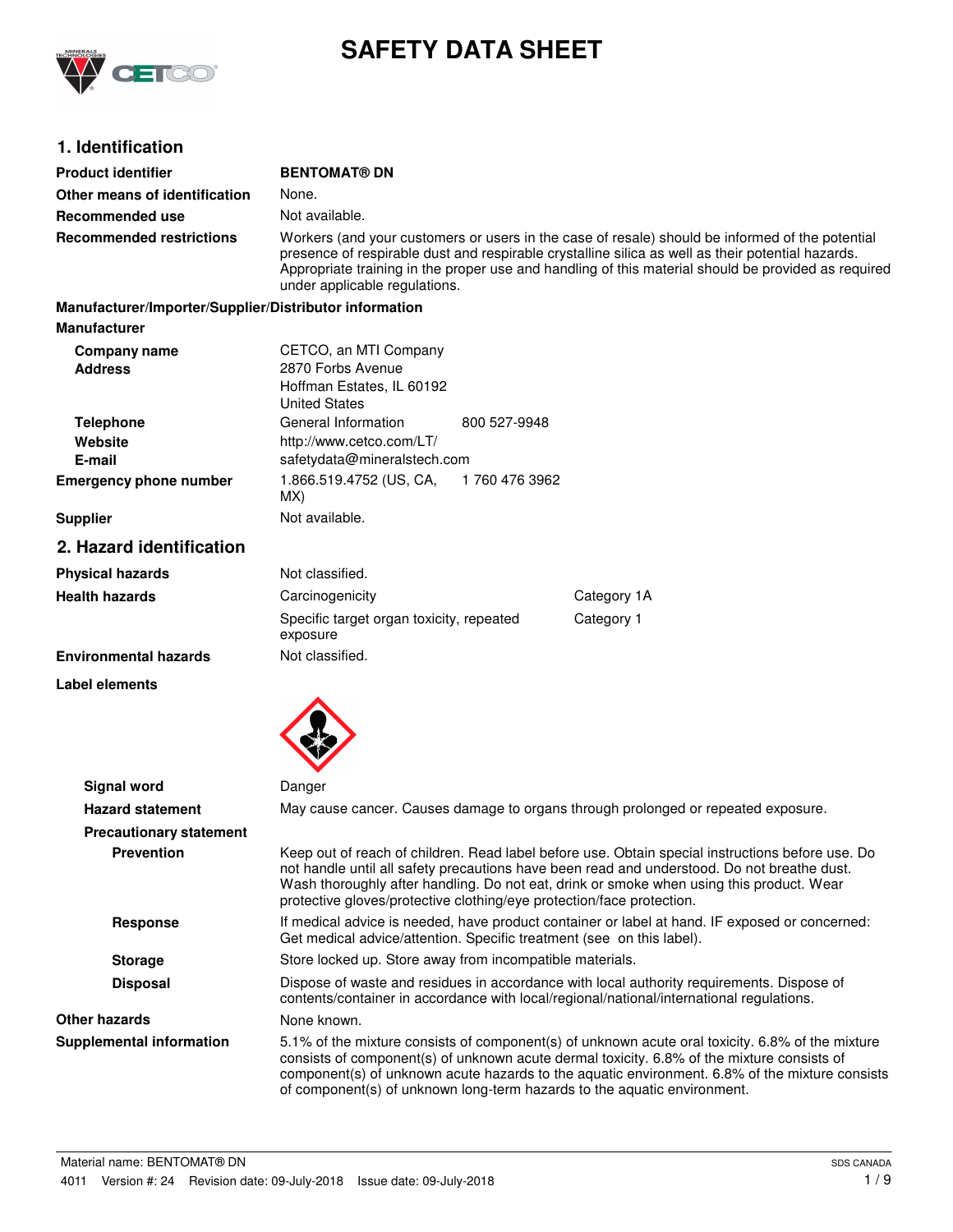# **3. Composition/information on ingredients**

### **Mixtures**

| <b>Chemical name</b>                                                                                                                                                                              | Common name and synonyms                                                                                                                                                                                                                                                                                                                                                                                                                                                                  | <b>CAS number</b> | %          |
|---------------------------------------------------------------------------------------------------------------------------------------------------------------------------------------------------|-------------------------------------------------------------------------------------------------------------------------------------------------------------------------------------------------------------------------------------------------------------------------------------------------------------------------------------------------------------------------------------------------------------------------------------------------------------------------------------------|-------------------|------------|
| SILICA, CRYSTALLINE, QUARTZ                                                                                                                                                                       |                                                                                                                                                                                                                                                                                                                                                                                                                                                                                           | 14808-60-7        | $5 - 10$   |
| SILICA, CRYSTALLINE,<br><b>CRISTOBALITE</b>                                                                                                                                                       |                                                                                                                                                                                                                                                                                                                                                                                                                                                                                           | 14464-46-1        | $1 - < 3$  |
| Other components below reportable levels                                                                                                                                                          |                                                                                                                                                                                                                                                                                                                                                                                                                                                                                           |                   | $90 - 100$ |
| DSD: Directive 67/548/EEC.<br>CLP: Regulation No. 1272/2008.<br>M: M-factor<br>PBT: persistent, bioaccumulative and toxic substance.<br>vPvB: very persistent and very bioaccumulative substance. | #: This substance has been assigned Community workplace exposure limit(s).                                                                                                                                                                                                                                                                                                                                                                                                                |                   |            |
|                                                                                                                                                                                                   | All concentrations are in percent by weight unless ingredient is a gas. Gas concentrations are in percent by volume. *Designates that<br>a specific chemical identity and/or percentage of composition has been withheld as a trade secret.                                                                                                                                                                                                                                               |                   |            |
| <b>Composition comments</b>                                                                                                                                                                       | Occupational Exposure Limits for constituents are listed in Section 8. This product contains<br>naturally occurring crystalline silica (not listed in Annex I of Directive 67/548/EEC) in quantities less<br>than $6\%$ .                                                                                                                                                                                                                                                                 |                   |            |
| 4. First-aid measures                                                                                                                                                                             |                                                                                                                                                                                                                                                                                                                                                                                                                                                                                           |                   |            |
| <b>Inhalation</b>                                                                                                                                                                                 | Move to fresh air. If symptoms are experienced, remove source of contamination or move victim to<br>fresh air. Oxygen or artificial respiration if needed. Do not use mouth-to-mouth method if victim<br>inhaled the substance. Induce artificial respiration with the aid of a pocket mask equipped with a<br>one-way valve or other proper respiratory medical device. Call a physician if symptoms develop or<br>persist.                                                              |                   |            |
| <b>Skin contact</b>                                                                                                                                                                               | Remove and isolate contaminated clothing and shoes. For minor skin contact, avoid spreading<br>material on unaffected skin.                                                                                                                                                                                                                                                                                                                                                               |                   |            |
| Eye contact                                                                                                                                                                                       | Immediately flush eyes with plenty of water for at least 15 minutes. Continue rinsing. Get medical<br>attention immediately.                                                                                                                                                                                                                                                                                                                                                              |                   |            |
| Ingestion                                                                                                                                                                                         | Rinse mouth thoroughly. If ingestion of a large amount does occur, call a poison control center<br>immediately. Do not induce vomiting without advice from poison control center. If vomiting occurs,<br>keep head low so that stomach content doesn't get into the lungs. Do not use mouth-to-mouth<br>method if victim ingested the substance. Induce artificial respiration with the aid of a pocket mask<br>equipped with a one-way valve or other proper respiratory medical device. |                   |            |
| <b>Most important</b><br>symptoms/effects, acute and<br>delayed                                                                                                                                   | Direct contact with eyes may cause temporary irritation. Prolonged exposure may cause chronic<br>effects.                                                                                                                                                                                                                                                                                                                                                                                 |                   |            |
| Indication of immediate<br>medical attention and special<br>treatment needed                                                                                                                      | Provide general supportive measures and treat symptomatically. Keep victim under observation.<br>Symptoms may be delayed.                                                                                                                                                                                                                                                                                                                                                                 |                   |            |
| <b>General information</b>                                                                                                                                                                        | IF exposed or concerned: Get medical advice/attention. If you feel unwell, seek medical advice<br>(show the label where possible). Ensure that medical personnel are aware of the material(s)<br>involved, and take precautions to protect themselves. Show this safety data sheet to the doctor in<br>attendance.                                                                                                                                                                        |                   |            |
| 5. Fire-fighting measures                                                                                                                                                                         |                                                                                                                                                                                                                                                                                                                                                                                                                                                                                           |                   |            |
| Suitable extinguishing media                                                                                                                                                                      | Dry chemical, CO2, water spray or regular foam. Use any media suitable for the surrounding fires.                                                                                                                                                                                                                                                                                                                                                                                         |                   |            |
| <b>Unsuitable extinguishing</b><br>media                                                                                                                                                          | None known.                                                                                                                                                                                                                                                                                                                                                                                                                                                                               |                   |            |
| Specific hazards arising from<br>the chemical                                                                                                                                                     | During fire, gases hazardous to health may be formed.                                                                                                                                                                                                                                                                                                                                                                                                                                     |                   |            |
| Special protective equipment<br>and precautions for firefighters                                                                                                                                  | As in any fire, wear self-contained breathing apparatus pressure-demand, MSHA/NIOSH<br>(approved or equivalent) and full protective gear.                                                                                                                                                                                                                                                                                                                                                 |                   |            |
| <b>Fire fighting</b><br>equipment/instructions                                                                                                                                                    | Use water spray to cool unopened containers.                                                                                                                                                                                                                                                                                                                                                                                                                                              |                   |            |
| <b>Specific methods</b>                                                                                                                                                                           | Use standard firefighting procedures and consider the hazards of other involved materials.                                                                                                                                                                                                                                                                                                                                                                                                |                   |            |
| <b>General fire hazards</b>                                                                                                                                                                       | Not a fire hazard. No unusual fire or explosion hazards noted.                                                                                                                                                                                                                                                                                                                                                                                                                            |                   |            |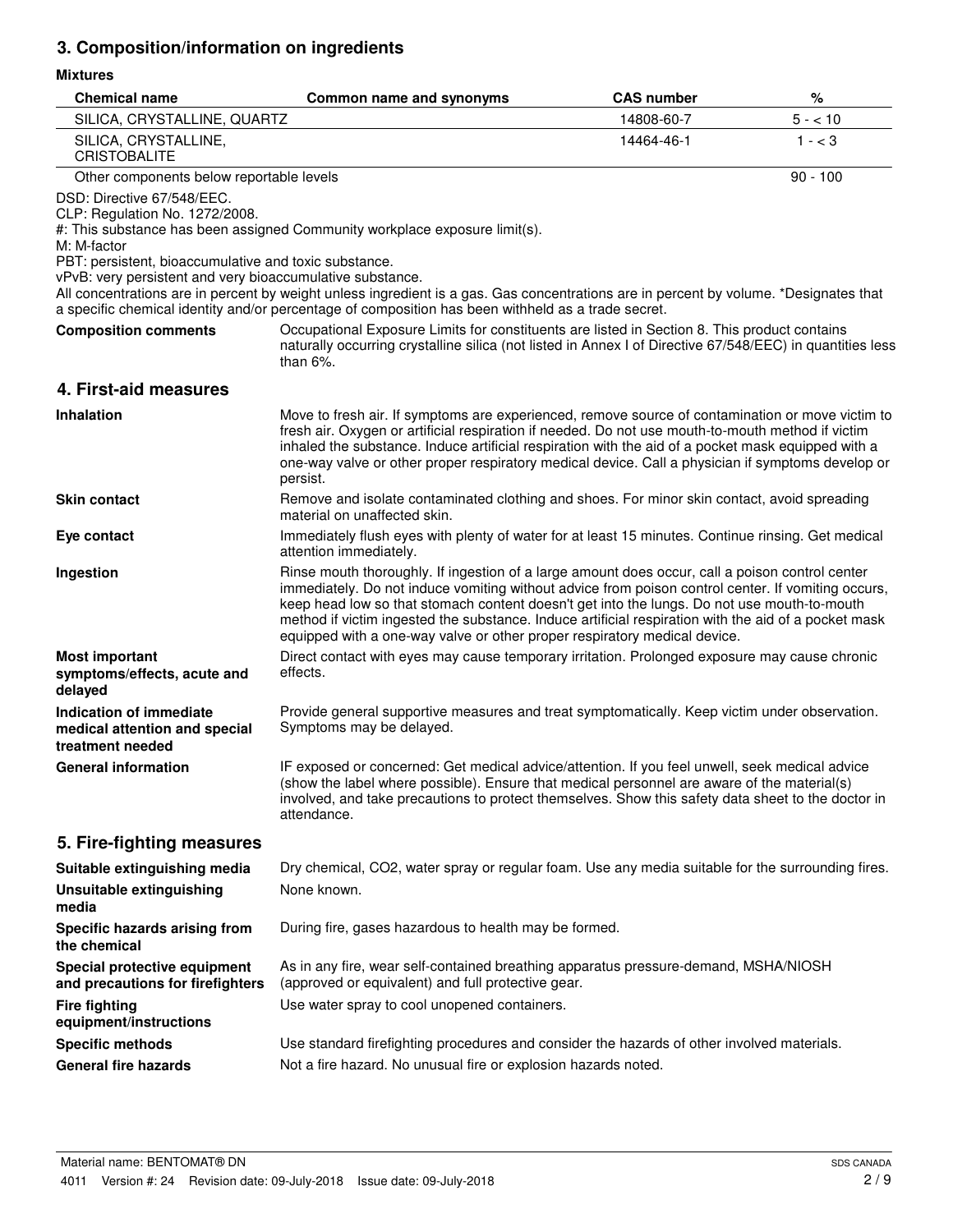### **6. Accidental release measures**

| Personal precautions,<br>protective equipment and<br>emergency procedures | Keep unnecessary personnel away. Keep people away from and upwind of spill/leak. Wear<br>appropriate protective equipment and clothing during clean-up. Wear a dust mask if dust is<br>generated above exposure limits. Do not touch damaged containers or spilled material unless<br>wearing appropriate protective clothing. Ensure adequate ventilation. Local authorities should be<br>advised if significant spillages cannot be contained. For personal protection, see section 8 of the<br>SDS.                                                                                                      |
|---------------------------------------------------------------------------|-------------------------------------------------------------------------------------------------------------------------------------------------------------------------------------------------------------------------------------------------------------------------------------------------------------------------------------------------------------------------------------------------------------------------------------------------------------------------------------------------------------------------------------------------------------------------------------------------------------|
| Methods and materials for<br>containment and cleaning up                  | Avoid the generation of dusts during clean-up. This product is miscible in water. Collect dust or<br>particulates using a vacuum cleaner with a HEPA filter. Stop the flow of material, if this is without<br>risk. Following product recovery, flush area with water. Put material in suitable, covered, labeled<br>containers. For waste disposal, see section 13 of the SDS. None necessary. Reduce airborne dust<br>and prevent scattering by moistening with water.                                                                                                                                    |
| <b>Environmental precautions</b>                                          | Avoid discharge into drains, water courses or onto the ground.                                                                                                                                                                                                                                                                                                                                                                                                                                                                                                                                              |
| 7. Handling and storage                                                   |                                                                                                                                                                                                                                                                                                                                                                                                                                                                                                                                                                                                             |
| Precautions for safe handling                                             | Obtain special instructions before use. Do not handle until all safety precautions have been read<br>and understood. Keep formation of airborne dusts to a minimum. Provide appropriate exhaust<br>ventilation at places where dust is formed. Do not breathe dust. Avoid prolonged exposure. When<br>using, do not eat, drink or smoke. Should be handled in closed systems, if possible. In case of<br>insufficient ventilation, wear suitable respiratory equipment. Wear appropriate personal protective<br>equipment. Wash hands thoroughly after handling. Observe good industrial hygiene practices. |
| Conditions for safe storage,<br>including any incompatibilities           | Store locked up. No special restrictions on storage with other products. Store in original tightly<br>closed container. No special storage conditions required. Guard against dust accumulation of this<br>material. Keep out of the reach of children. Store away from incompatible materials (see Section<br>10 of the SDS).                                                                                                                                                                                                                                                                              |

# **8. Exposure controls/personal protection**

| <b>US. ACGIH Threshold Limit Values</b>                                       |            |                         |                       |
|-------------------------------------------------------------------------------|------------|-------------------------|-----------------------|
| <b>Components</b>                                                             | Type       | Value                   | <b>Form</b>           |
| SILICA, CRYSTALLINE,<br><b>CRISTOBALITE (CAS</b><br>14464-46-1)               | <b>TWA</b> | $0.025$ mg/m3           | Respirable fraction.  |
| SILICA, CRYSTALLINE,<br>QUARTZ (CAS 14808-60-7)                               | <b>TWA</b> | $0.025 \,\mathrm{mg/m}$ | Respirable fraction.  |
| Canada. Alberta OELs (Occupational Health & Safety Code, Schedule 1, Table 2) |            |                         |                       |
| <b>Components</b>                                                             | Type       | Value                   | <b>Form</b>           |
| SILICA, CRYSTALLINE,<br>CRISTOBALITE (CAS<br>14464-46-1)                      | <b>TWA</b> | $0.025$ mg/m3           | Respirable.           |
|                                                                               |            | $0.025$ mg/m3           | Respirable particles. |
| SILICA, CRYSTALLINE,<br>QUARTZ (CAS 14808-60-7)                               | TWA        | $0.025 \,\mathrm{mg/m}$ | Respirable particles. |
| <b>Constituents</b>                                                           | Type       | Value                   | Form                  |
| <b>TRADE SECRET</b>                                                           | <b>TWA</b> | $3 \text{ mg/m}$        | Respirable particles. |
|                                                                               |            | 10 $mg/m3$              | Total particulate.    |

| <b>Components</b>                                               | <b>Type</b> | Value                   | Form                 |
|-----------------------------------------------------------------|-------------|-------------------------|----------------------|
| SILICA, CRYSTALLINE,<br><b>CRISTOBALITE (CAS</b><br>14464-46-1) | TWA         | $0.025$ mg/m3           | Respirable fraction. |
| SILICA, CRYSTALLINE,<br>QUARTZ (CAS 14808-60-7)                 | TWA         | $0.025 \,\mathrm{mg/m}$ | Respirable fraction. |
| <b>Constituents</b>                                             | Type        | Value                   | <b>Form</b>          |
| <b>TRADE SECRET</b>                                             | <b>TWA</b>  | $3$ mg/m $3$            | Respirable fraction. |
|                                                                 |             | 10 mg/m $3$             | Total dust.          |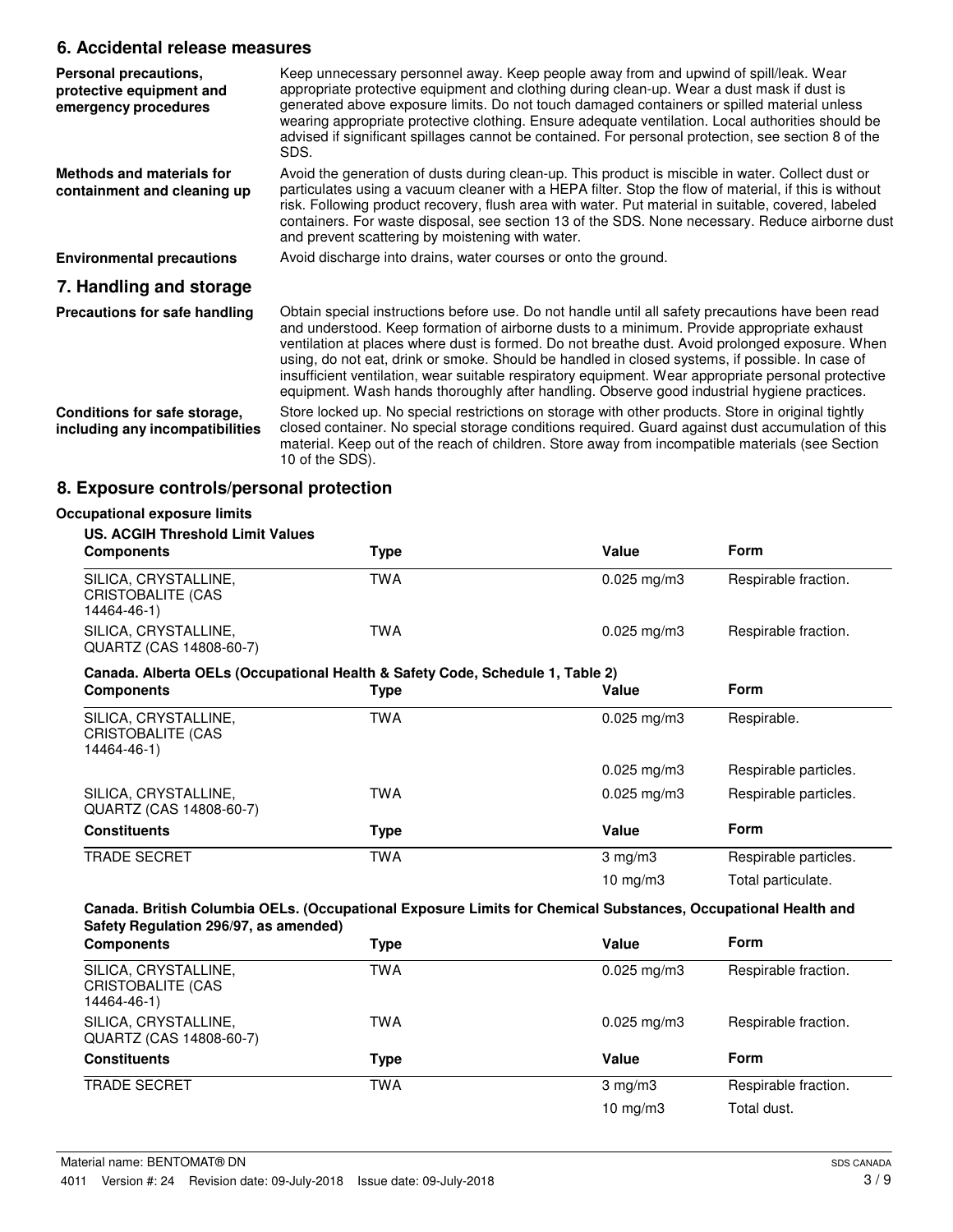| <b>Components</b>                                               | Canada. Manitoba OELs (Reg. 217/2006, The Workplace Safety And Health Act)<br><b>Type</b>                                                                                                                                                                                                                                                                                                                                                                                                                                                                                                                                                                                                                                                                    | Value           | <b>Form</b>          |
|-----------------------------------------------------------------|--------------------------------------------------------------------------------------------------------------------------------------------------------------------------------------------------------------------------------------------------------------------------------------------------------------------------------------------------------------------------------------------------------------------------------------------------------------------------------------------------------------------------------------------------------------------------------------------------------------------------------------------------------------------------------------------------------------------------------------------------------------|-----------------|----------------------|
| SILICA, CRYSTALLINE,<br>CRISTOBALITE (CAS<br>14464-46-1)        | <b>TWA</b>                                                                                                                                                                                                                                                                                                                                                                                                                                                                                                                                                                                                                                                                                                                                                   | $0.025$ mg/m3   | Respirable fraction. |
| SILICA, CRYSTALLINE,<br>QUARTZ (CAS 14808-60-7)                 | <b>TWA</b>                                                                                                                                                                                                                                                                                                                                                                                                                                                                                                                                                                                                                                                                                                                                                   | $0.025$ mg/m3   | Respirable fraction. |
| <b>Components</b>                                               | Canada. Ontario OELs. (Control of Exposure to Biological or Chemical Agents)<br><b>Type</b>                                                                                                                                                                                                                                                                                                                                                                                                                                                                                                                                                                                                                                                                  | Value           | <b>Form</b>          |
| SILICA, CRYSTALLINE,<br><b>CRISTOBALITE (CAS</b><br>14464-46-1) | <b>TWA</b>                                                                                                                                                                                                                                                                                                                                                                                                                                                                                                                                                                                                                                                                                                                                                   | $0.05$ mg/m $3$ | Respirable fraction. |
| SILICA, CRYSTALLINE,<br>QUARTZ (CAS 14808-60-7)                 | <b>TWA</b>                                                                                                                                                                                                                                                                                                                                                                                                                                                                                                                                                                                                                                                                                                                                                   | $0.1$ mg/m $3$  | Respirable fraction. |
| <b>Constituents</b>                                             | <b>Type</b>                                                                                                                                                                                                                                                                                                                                                                                                                                                                                                                                                                                                                                                                                                                                                  | Value           | <b>Form</b>          |
| <b>TRADE SECRET</b>                                             | <b>TWA</b>                                                                                                                                                                                                                                                                                                                                                                                                                                                                                                                                                                                                                                                                                                                                                   | $3$ mg/m $3$    | Respirable fraction. |
|                                                                 |                                                                                                                                                                                                                                                                                                                                                                                                                                                                                                                                                                                                                                                                                                                                                              | $10$ mg/m $3$   | Inhalable fraction.  |
| <b>Components</b>                                               | Canada. Quebec OELs. (Ministry of Labor - Regulation respecting occupational health and safety)<br><b>Type</b>                                                                                                                                                                                                                                                                                                                                                                                                                                                                                                                                                                                                                                               | Value           | Form                 |
| SILICA, CRYSTALLINE,<br><b>CRISTOBALITE (CAS</b><br>14464-46-1) | <b>TWA</b>                                                                                                                                                                                                                                                                                                                                                                                                                                                                                                                                                                                                                                                                                                                                                   | $0.05$ mg/m $3$ | Respirable dust.     |
| SILICA, CRYSTALLINE,<br>QUARTZ (CAS 14808-60-7)                 | <b>TWA</b>                                                                                                                                                                                                                                                                                                                                                                                                                                                                                                                                                                                                                                                                                                                                                   | $0.1$ mg/m $3$  | Respirable dust.     |
| <b>Constituents</b>                                             | <b>Type</b>                                                                                                                                                                                                                                                                                                                                                                                                                                                                                                                                                                                                                                                                                                                                                  | Value           | <b>Form</b>          |
| TRADE SECRET                                                    | <b>TWA</b>                                                                                                                                                                                                                                                                                                                                                                                                                                                                                                                                                                                                                                                                                                                                                   | $10$ mg/m $3$   | Total dust.          |
| <b>Components</b>                                               | Canada. Saskatchewan OELs (Occupational Health and Safety Regulations, 1996, Table 21)<br><b>Type</b>                                                                                                                                                                                                                                                                                                                                                                                                                                                                                                                                                                                                                                                        | Value           | <b>Form</b>          |
| SILICA, CRYSTALLINE,<br><b>CRISTOBALITE (CAS</b><br>14464-46-1) | 15 minute                                                                                                                                                                                                                                                                                                                                                                                                                                                                                                                                                                                                                                                                                                                                                    | $10$ mg/m $3$   | Inhalable fraction.  |
|                                                                 | 8 hour                                                                                                                                                                                                                                                                                                                                                                                                                                                                                                                                                                                                                                                                                                                                                       | $0.05$ mg/m3    | Respirable fraction. |
| SILICA, CRYSTALLINE,<br>QUARTZ (CAS 14808-60-7)                 | 8 hour                                                                                                                                                                                                                                                                                                                                                                                                                                                                                                                                                                                                                                                                                                                                                       | $0.05$ mg/m $3$ | Respirable fraction. |
| <b>Constituents</b>                                             | <b>Type</b>                                                                                                                                                                                                                                                                                                                                                                                                                                                                                                                                                                                                                                                                                                                                                  | Value           | Form                 |
| <b>TRADE SECRET</b>                                             | 15 minute                                                                                                                                                                                                                                                                                                                                                                                                                                                                                                                                                                                                                                                                                                                                                    | $6$ mg/m $3$    | Respirable fraction. |
|                                                                 |                                                                                                                                                                                                                                                                                                                                                                                                                                                                                                                                                                                                                                                                                                                                                              | 20 mg/m3        | Inhalable fraction.  |
|                                                                 | 8 hour                                                                                                                                                                                                                                                                                                                                                                                                                                                                                                                                                                                                                                                                                                                                                       | $3$ mg/m $3$    | Respirable fraction. |
|                                                                 |                                                                                                                                                                                                                                                                                                                                                                                                                                                                                                                                                                                                                                                                                                                                                              | 10 $mg/m3$      | Inhalable fraction.  |
| <b>Biological limit values</b>                                  | No biological exposure limits noted for the ingredient(s).                                                                                                                                                                                                                                                                                                                                                                                                                                                                                                                                                                                                                                                                                                   |                 |                      |
| <b>Exposure guidelines</b>                                      | Occupational exposure to nuisance dust (total and respirable) and respirable crystalline silica<br>should be monitored and controlled.                                                                                                                                                                                                                                                                                                                                                                                                                                                                                                                                                                                                                       |                 |                      |
| Appropriate engineering<br>controls                             | If engineering measures are not sufficient to maintain concentrations of dust particulates below the<br>OEL, suitable respiratory protection must be worn. Good general ventilation (typically 10 air<br>changes per hour) should be used. Ventilation rates should be matched to conditions. If<br>applicable, use process enclosures, local exhaust ventilation, or other engineering controls to<br>maintain airborne levels below recommended exposure limits. If exposure limits have not been<br>established, maintain airborne levels to an acceptable level. If material is ground, cut, or used in<br>any operation which may generate dusts, use appropriate local exhaust ventilation to keep<br>exposures below the recommended exposure limits. |                 |                      |
|                                                                 | Individual protection measures, such as personal protective equipment                                                                                                                                                                                                                                                                                                                                                                                                                                                                                                                                                                                                                                                                                        |                 |                      |
| Eye/face protection                                             | Wear dust goggles.                                                                                                                                                                                                                                                                                                                                                                                                                                                                                                                                                                                                                                                                                                                                           |                 |                      |
| <b>Skin protection</b>                                          |                                                                                                                                                                                                                                                                                                                                                                                                                                                                                                                                                                                                                                                                                                                                                              |                 |                      |
| <b>Hand protection</b>                                          | Wear appropriate chemical resistant gloves.                                                                                                                                                                                                                                                                                                                                                                                                                                                                                                                                                                                                                                                                                                                  |                 |                      |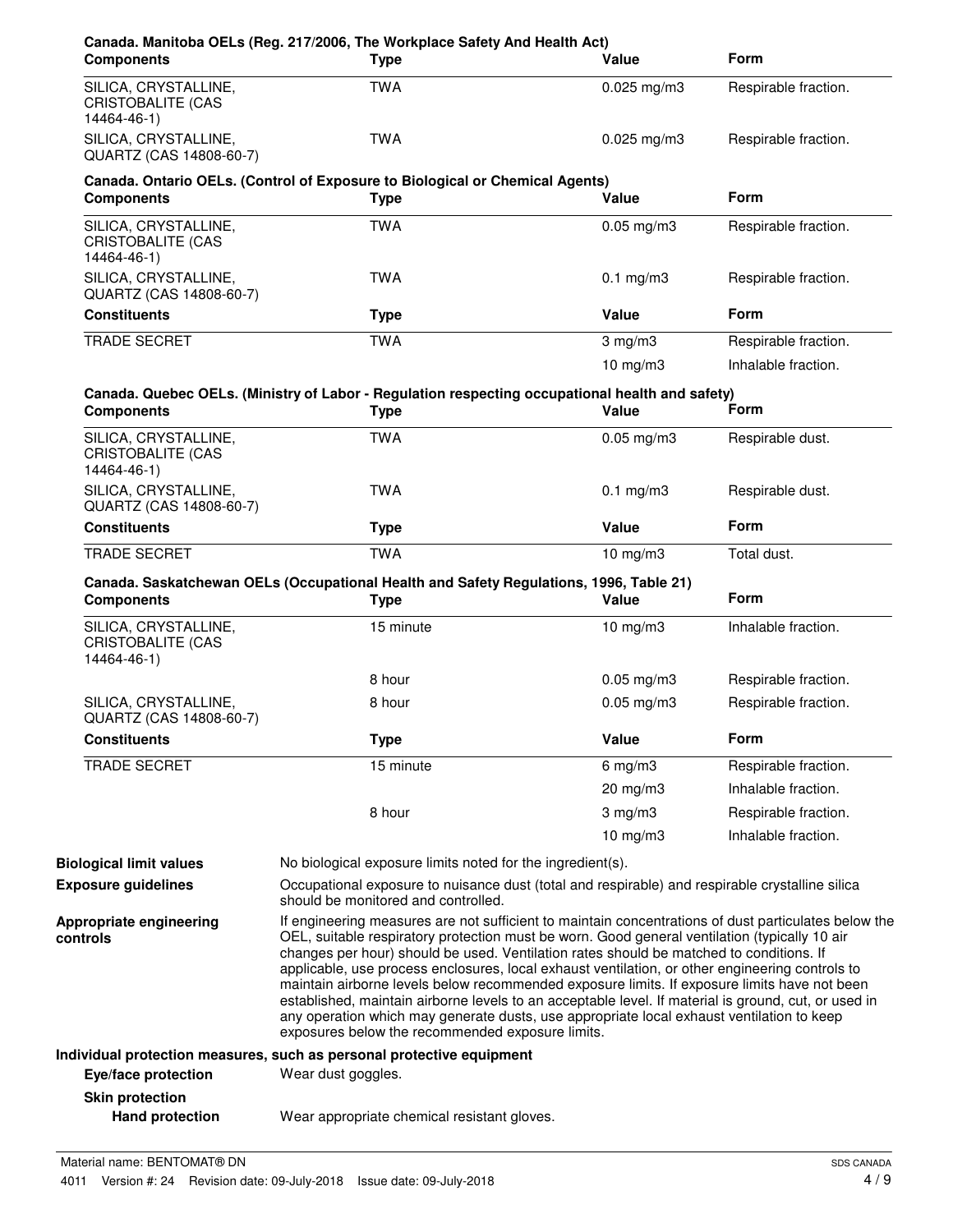| Other                                    | Use of an impervious apron is recommended. No special protective equipment required.                                                                                                                                                                                                                                                                                             |
|------------------------------------------|----------------------------------------------------------------------------------------------------------------------------------------------------------------------------------------------------------------------------------------------------------------------------------------------------------------------------------------------------------------------------------|
| <b>Respiratory protection</b>            | Use a particulate filter respirator for particulate concentrations exceeding the Occupational<br>Exposure Limit.                                                                                                                                                                                                                                                                 |
| <b>Thermal hazards</b>                   | Wear appropriate thermal protective clothing, when necessary.                                                                                                                                                                                                                                                                                                                    |
| <b>General hygiene</b><br>considerations | Observe any medical surveillance requirements. Always observe good personal hygiene<br>measures, such as washing after handling the material and before eating, drinking, and/or<br>smoking. Routinely wash work clothing and protective equipment to remove contaminants. Eye<br>wash fountain is recommended. Use good industrial hygiene practices in handling this material. |

### **9. Physical and chemical properties**

| Appearance                                        | The product consists of bentonite granules between geotextile layers                          |
|---------------------------------------------------|-----------------------------------------------------------------------------------------------|
| <b>Physical state</b>                             | Solid.                                                                                        |
| Form                                              | Solid. Mat or Fabric                                                                          |
| Color                                             | Various.                                                                                      |
| Odor                                              | None.                                                                                         |
| <b>Odor threshold</b>                             | Not available.                                                                                |
| pH                                                | Not available.                                                                                |
| Melting point/freezing point                      | Not available.                                                                                |
| Initial boiling point and boiling<br>range        | Not available.                                                                                |
| <b>Flash point</b>                                | Not flammable                                                                                 |
| <b>Evaporation rate</b>                           | Not available.                                                                                |
| Flammability (solid, gas)                         | Not available.                                                                                |
| Upper/lower flammability or explosive limits      |                                                                                               |
| <b>Flammability limit - lower</b><br>(%)          | Not explosive                                                                                 |
| <b>Flammability limit - upper</b><br>(%)          | Not explosive                                                                                 |
| Explosive limit - lower (%)                       | Not available.                                                                                |
| Explosive limit - upper (%)                       | Not available.                                                                                |
| Vapor pressure                                    | 0.00001 hPa estimated                                                                         |
| Vapor density                                     | Not available.                                                                                |
| <b>Relative density</b>                           | Not available.                                                                                |
| Solubility(ies)                                   |                                                                                               |
| Solubility (water)                                | Negligible                                                                                    |
| <b>Partition coefficient</b><br>(n-octanol/water) | Not available.                                                                                |
| <b>Auto-ignition temperature</b>                  | Not available.                                                                                |
| <b>Decomposition temperature</b>                  | Not available.                                                                                |
| <b>Viscosity</b>                                  | Not available.                                                                                |
| <b>Other information</b>                          |                                                                                               |
| <b>Explosive properties</b>                       | Not explosive.                                                                                |
| <b>Oxidizing properties</b>                       | Not oxidizing.                                                                                |
| <b>Percent volatile</b>                           | 0 % estimated                                                                                 |
| 10. Stability and reactivity                      |                                                                                               |
| Reactivity                                        | The product is stable and non-reactive under normal conditions of use, storage and transport. |
| <b>Chemical stability</b>                         | Stable at normal conditions.                                                                  |
| <b>Possibility of hazardous</b><br>reactions      | Will not occur.                                                                               |
| <b>Conditions to avoid</b>                        | Contact with incompatible materials.                                                          |
| Incompatible materials                            | Powerful oxidizers. Chlorine. None known.                                                     |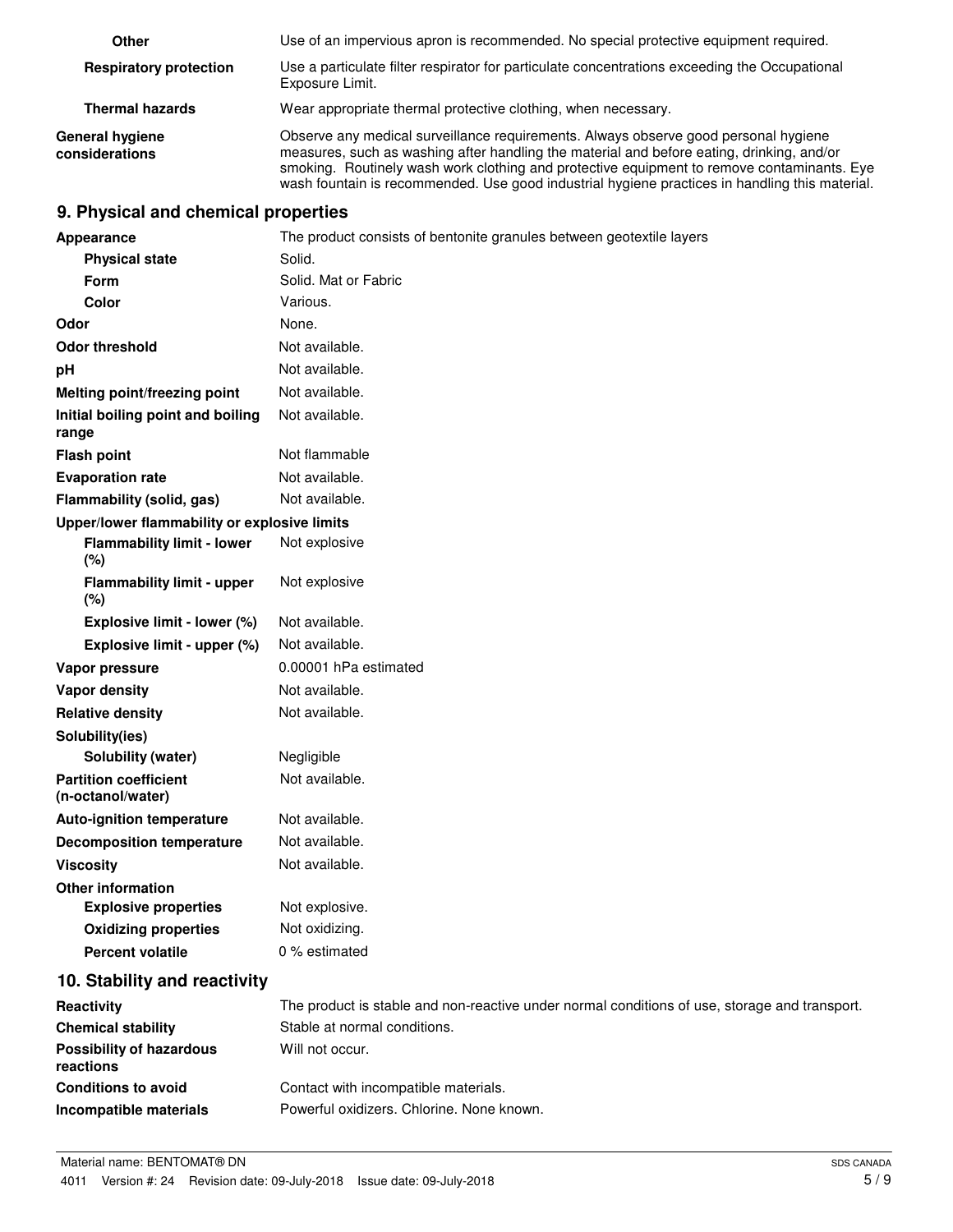# **11. Toxicological information**

| Information on likely routes of exposure                                           |                                                                                                                                                               |
|------------------------------------------------------------------------------------|---------------------------------------------------------------------------------------------------------------------------------------------------------------|
| <b>Inhalation</b>                                                                  | Prolonged inhalation may be harmful.                                                                                                                          |
| <b>Skin contact</b>                                                                | No adverse effects due to skin contact are expected.                                                                                                          |
| Eye contact                                                                        | Direct contact with eyes may cause temporary irritation.                                                                                                      |
| Ingestion                                                                          | May cause discomfort if swallowed. Expected to be a low ingestion hazard. However, ingestion is<br>not likely to be a primary route of occupational exposure. |
| Symptoms related to the<br>physical, chemical and<br>toxicological characteristics | Direct contact with eyes may cause temporary irritation. Exposure may cause temporary irritation,<br>redness, or discomfort.                                  |
| Information on toxicological effects                                               |                                                                                                                                                               |

| <b>Acute toxicity</b>                                   | Not known.                                                                                                                                                                                                                                                                                                                                                                                                                                                                                                                                                                                                                                                                                                                                                                                                                                                                                                                                                                                                                                                                                                                                                                                                                                                                                                                                                                                                                                                                                                                                                                                         |                                                                                                  |
|---------------------------------------------------------|----------------------------------------------------------------------------------------------------------------------------------------------------------------------------------------------------------------------------------------------------------------------------------------------------------------------------------------------------------------------------------------------------------------------------------------------------------------------------------------------------------------------------------------------------------------------------------------------------------------------------------------------------------------------------------------------------------------------------------------------------------------------------------------------------------------------------------------------------------------------------------------------------------------------------------------------------------------------------------------------------------------------------------------------------------------------------------------------------------------------------------------------------------------------------------------------------------------------------------------------------------------------------------------------------------------------------------------------------------------------------------------------------------------------------------------------------------------------------------------------------------------------------------------------------------------------------------------------------|--------------------------------------------------------------------------------------------------|
| <b>Components</b>                                       | <b>Species</b>                                                                                                                                                                                                                                                                                                                                                                                                                                                                                                                                                                                                                                                                                                                                                                                                                                                                                                                                                                                                                                                                                                                                                                                                                                                                                                                                                                                                                                                                                                                                                                                     | <b>Test Results</b>                                                                              |
| SILICA, CRYSTALLINE, CRISTOBALITE (CAS 14464-46-1)      |                                                                                                                                                                                                                                                                                                                                                                                                                                                                                                                                                                                                                                                                                                                                                                                                                                                                                                                                                                                                                                                                                                                                                                                                                                                                                                                                                                                                                                                                                                                                                                                                    |                                                                                                  |
| <b>Acute</b>                                            |                                                                                                                                                                                                                                                                                                                                                                                                                                                                                                                                                                                                                                                                                                                                                                                                                                                                                                                                                                                                                                                                                                                                                                                                                                                                                                                                                                                                                                                                                                                                                                                                    |                                                                                                  |
| Oral                                                    |                                                                                                                                                                                                                                                                                                                                                                                                                                                                                                                                                                                                                                                                                                                                                                                                                                                                                                                                                                                                                                                                                                                                                                                                                                                                                                                                                                                                                                                                                                                                                                                                    |                                                                                                  |
| LD50                                                    | Rat                                                                                                                                                                                                                                                                                                                                                                                                                                                                                                                                                                                                                                                                                                                                                                                                                                                                                                                                                                                                                                                                                                                                                                                                                                                                                                                                                                                                                                                                                                                                                                                                | > 22500 mg/kg                                                                                    |
| <b>Skin corrosion/irritation</b>                        | Prolonged skin contact may cause temporary irritation.                                                                                                                                                                                                                                                                                                                                                                                                                                                                                                                                                                                                                                                                                                                                                                                                                                                                                                                                                                                                                                                                                                                                                                                                                                                                                                                                                                                                                                                                                                                                             |                                                                                                  |
| Serious eye damage/eye<br><i>irritation</i>             |                                                                                                                                                                                                                                                                                                                                                                                                                                                                                                                                                                                                                                                                                                                                                                                                                                                                                                                                                                                                                                                                                                                                                                                                                                                                                                                                                                                                                                                                                                                                                                                                    | Mild irritant to eyes (according to the modified Kay & Calandra criteria)                        |
| Respiratory or skin sensitization                       |                                                                                                                                                                                                                                                                                                                                                                                                                                                                                                                                                                                                                                                                                                                                                                                                                                                                                                                                                                                                                                                                                                                                                                                                                                                                                                                                                                                                                                                                                                                                                                                                    |                                                                                                  |
| Canada - Alberta OELs: Irritant                         |                                                                                                                                                                                                                                                                                                                                                                                                                                                                                                                                                                                                                                                                                                                                                                                                                                                                                                                                                                                                                                                                                                                                                                                                                                                                                                                                                                                                                                                                                                                                                                                                    |                                                                                                  |
| SILICA, CRYSTALLINE, CRISTOBALITE<br>$(CAS 14464-46-1)$ |                                                                                                                                                                                                                                                                                                                                                                                                                                                                                                                                                                                                                                                                                                                                                                                                                                                                                                                                                                                                                                                                                                                                                                                                                                                                                                                                                                                                                                                                                                                                                                                                    | Irritant                                                                                         |
| <b>Respiratory sensitization</b>                        | Not a respiratory sensitizer.                                                                                                                                                                                                                                                                                                                                                                                                                                                                                                                                                                                                                                                                                                                                                                                                                                                                                                                                                                                                                                                                                                                                                                                                                                                                                                                                                                                                                                                                                                                                                                      |                                                                                                  |
| <b>Skin sensitization</b>                               | being a skin irritant.                                                                                                                                                                                                                                                                                                                                                                                                                                                                                                                                                                                                                                                                                                                                                                                                                                                                                                                                                                                                                                                                                                                                                                                                                                                                                                                                                                                                                                                                                                                                                                             | According to the classification criteria of the European Union, the product is not considered as |
| Germ cell mutagenicity                                  | mutagenic or genotoxic.                                                                                                                                                                                                                                                                                                                                                                                                                                                                                                                                                                                                                                                                                                                                                                                                                                                                                                                                                                                                                                                                                                                                                                                                                                                                                                                                                                                                                                                                                                                                                                            | No data available to indicate product or any components present at greater than 0.1% are         |
| Carcinogenicity                                         | In 1997, IARC (the International Agency for Research on Cancer) concluded that crystalline silica<br>inhaled from occupational sources can cause lung cancer in humans. However in making the<br>overall evaluation, IARC noted that "carcinogenicity was not detected in all industrial<br>circumstances studied. Carcinogenicity may be dependent on inherent characteristics of the<br>crystalline silica or on external factors affecting its biological activity or distribution of its<br>polymorphs." (IARC Monographs on the evaluation of the carcinogenic risks of chemicals to<br>humans, Silica, silicates dust and organic fibres, 1997, Vol. 68, IARC, Lyon, France.) In June<br>2003, SCOEL (the EU Scientific Committee on Occupational Exposure Limits) concluded that the<br>main effect in humans of the inhalation of respirable crystalline silica dust is silicosis. "There is<br>sufficient information to conclude that the relative risk of lung cancer is increased in persons with<br>silicosis (and, apparently, not in employees without silicosis exposed to silica dust in quarries and<br>in the ceramic industry). Therefore, preventing the onset of silicosis will also reduce the cancer<br>risk" (SCOEL SUM Doc 94-final, June 2003) According to the current state of the art, worker<br>protection against silicosis can be consistently assured by respecting the existing regulatory<br>occupational exposure limits. May cause cancer. Occupational exposure to respirable dust and<br>respirable crystalline silica should be monitored and controlled. |                                                                                                  |
| <b>ACGIH Carcinogens</b>                                |                                                                                                                                                                                                                                                                                                                                                                                                                                                                                                                                                                                                                                                                                                                                                                                                                                                                                                                                                                                                                                                                                                                                                                                                                                                                                                                                                                                                                                                                                                                                                                                                    |                                                                                                  |
| SILICA, CRYSTALLINE, CRISTOBALITE<br>$(CAS 14464-46-1)$ |                                                                                                                                                                                                                                                                                                                                                                                                                                                                                                                                                                                                                                                                                                                                                                                                                                                                                                                                                                                                                                                                                                                                                                                                                                                                                                                                                                                                                                                                                                                                                                                                    | A2 Suspected human carcinogen.                                                                   |
| Canada - Alberta OELs: Carcinogen category              | SILICA, CRYSTALLINE, QUARTZ (CAS 14808-60-7)                                                                                                                                                                                                                                                                                                                                                                                                                                                                                                                                                                                                                                                                                                                                                                                                                                                                                                                                                                                                                                                                                                                                                                                                                                                                                                                                                                                                                                                                                                                                                       | A2 Suspected human carcinogen.                                                                   |
| SILICA, CRYSTALLINE, CRISTOBALITE                       |                                                                                                                                                                                                                                                                                                                                                                                                                                                                                                                                                                                                                                                                                                                                                                                                                                                                                                                                                                                                                                                                                                                                                                                                                                                                                                                                                                                                                                                                                                                                                                                                    | Suspected human carcinogen.                                                                      |
| $(CAS 14464-46-1)$                                      | SILICA, CRYSTALLINE, QUARTZ (CAS 14808-60-7)                                                                                                                                                                                                                                                                                                                                                                                                                                                                                                                                                                                                                                                                                                                                                                                                                                                                                                                                                                                                                                                                                                                                                                                                                                                                                                                                                                                                                                                                                                                                                       | Suspected human carcinogen.                                                                      |
| Canada - Manitoba OELs: carcinogenicity                 |                                                                                                                                                                                                                                                                                                                                                                                                                                                                                                                                                                                                                                                                                                                                                                                                                                                                                                                                                                                                                                                                                                                                                                                                                                                                                                                                                                                                                                                                                                                                                                                                    |                                                                                                  |
| SILICA, CRYSTALLINE, CRISTOBALITE                       |                                                                                                                                                                                                                                                                                                                                                                                                                                                                                                                                                                                                                                                                                                                                                                                                                                                                                                                                                                                                                                                                                                                                                                                                                                                                                                                                                                                                                                                                                                                                                                                                    | Suspected human carcinogen.                                                                      |

(CAS 14464-46-1)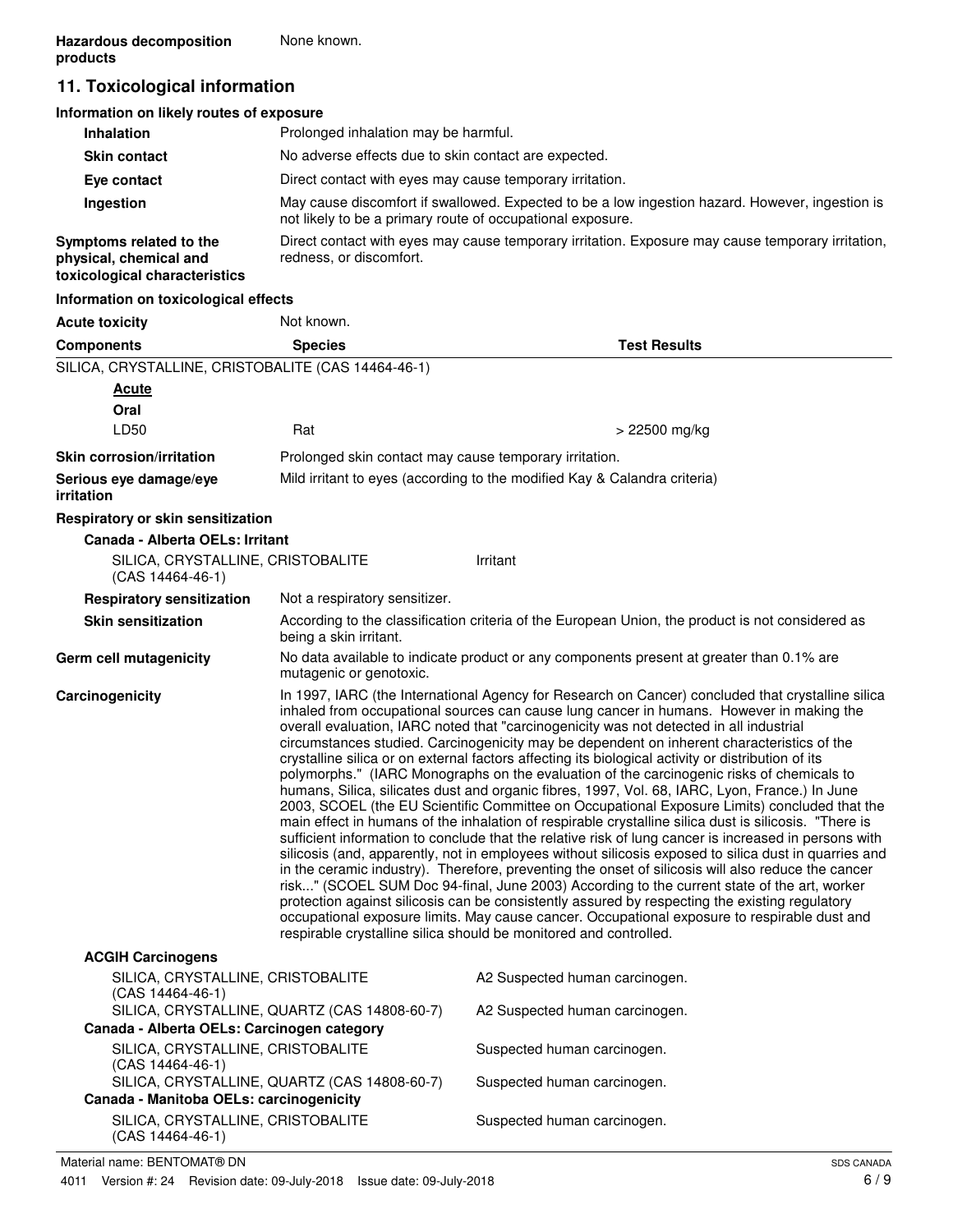| Canada - Quebec OELs: Carcinogen category              | SILICA, CRYSTALLINE, QUARTZ (CAS 14808-60-7)                                                                | Suspected human carcinogen.                                                                                                                                                                                                                                                                                                                                                                                                                                                                                                                                                                                                                                                         |
|--------------------------------------------------------|-------------------------------------------------------------------------------------------------------------|-------------------------------------------------------------------------------------------------------------------------------------------------------------------------------------------------------------------------------------------------------------------------------------------------------------------------------------------------------------------------------------------------------------------------------------------------------------------------------------------------------------------------------------------------------------------------------------------------------------------------------------------------------------------------------------|
| SILICA, CRYSTALLINE, CRISTOBALITE<br>(CAS 14464-46-1)  |                                                                                                             | Detected carcinogenic effect in animals.                                                                                                                                                                                                                                                                                                                                                                                                                                                                                                                                                                                                                                            |
|                                                        | SILICA, CRYSTALLINE, QUARTZ (CAS 14808-60-7)                                                                | Suspected carcinogenic effect in humans.                                                                                                                                                                                                                                                                                                                                                                                                                                                                                                                                                                                                                                            |
| IARC Monographs. Overall Evaluation of Carcinogenicity |                                                                                                             |                                                                                                                                                                                                                                                                                                                                                                                                                                                                                                                                                                                                                                                                                     |
| SILICA, CRYSTALLINE, CRISTOBALITE<br>(CAS 14464-46-1)  |                                                                                                             | 1 Carcinogenic to humans.                                                                                                                                                                                                                                                                                                                                                                                                                                                                                                                                                                                                                                                           |
|                                                        | SILICA, CRYSTALLINE, QUARTZ (CAS 14808-60-7)<br>US. National Toxicology Program (NTP) Report on Carcinogens | 1 Carcinogenic to humans.                                                                                                                                                                                                                                                                                                                                                                                                                                                                                                                                                                                                                                                           |
| SILICA, CRYSTALLINE, CRISTOBALITE<br>(CAS 14464-46-1)  |                                                                                                             | Known To Be Human Carcinogen.                                                                                                                                                                                                                                                                                                                                                                                                                                                                                                                                                                                                                                                       |
|                                                        | SILICA, CRYSTALLINE, QUARTZ (CAS 14808-60-7)                                                                | Reasonably Anticipated to be a Human Carcinogen.<br>Known To Be Human Carcinogen.                                                                                                                                                                                                                                                                                                                                                                                                                                                                                                                                                                                                   |
| <b>Reproductive toxicity</b>                           |                                                                                                             | This product is not expected to cause reproductive or developmental effects.                                                                                                                                                                                                                                                                                                                                                                                                                                                                                                                                                                                                        |
| Specific target organ toxicity -<br>single exposure    | Not classified.                                                                                             |                                                                                                                                                                                                                                                                                                                                                                                                                                                                                                                                                                                                                                                                                     |
| Specific target organ toxicity -<br>repeated exposure  |                                                                                                             | Causes damage to organs through prolonged or repeated exposure.                                                                                                                                                                                                                                                                                                                                                                                                                                                                                                                                                                                                                     |
| <b>Aspiration hazard</b>                               | Not an aspiration hazard.                                                                                   |                                                                                                                                                                                                                                                                                                                                                                                                                                                                                                                                                                                                                                                                                     |
| <b>Chronic effects</b>                                 |                                                                                                             | In 1997, IARC (the International Agency for Research on Cancer) concluded that crystalline silica<br>inhaled from occupational sources can cause lung cancer in humans. However in making the<br>overall evaluation, IARC noted that "carcinogenicity was not detected in all industrial<br>circumstances studied. Carcinogenicity may be dependent on inherent characteristics of the<br>crystalline silica or on external factors affecting its biological activity or distribution of its<br>polymorphs." (IARC Monographs on the evaluation of the carcinogenic risks of chemicals to<br>humans, Silica, silicates dust and organic fibres, 1997, Vol. 68, IARC, Lyon, France.) |
|                                                        | the cancer risk" (SCOEL SUM Doc 94-final, June 2003)                                                        | In June 2003, SCOEL (the EU Scientific Committee on Occupational Exposure Limits) concluded<br>that the main effect in humans of the inhalation of respirable crystalline silica dust is silicosis.<br>"There is sufficient information to conclude that the relative risk of lung cancer is increased in<br>persons with silicosis (and, apparently, not in employees without silicosis exposed to silica dust in<br>quarries and in the ceramic industry). Therefore, preventing the onset of silicosis will also reduce                                                                                                                                                          |
|                                                        | not expected.                                                                                               | According to the current state of the art, worker protection against silicosis can be consistently<br>assured by respecting the existing regulatory occupational exposure limits. Causes damage to<br>organs through prolonged or repeated exposure. Prolonged inhalation may be harmful. Prolonged<br>exposure may cause chronic effects. Some of the components of this product are hazardous in<br>the respirable form. However, because of the physical nature of this product, dust generation is                                                                                                                                                                              |
| 12. Ecological information                             |                                                                                                             |                                                                                                                                                                                                                                                                                                                                                                                                                                                                                                                                                                                                                                                                                     |

| <b>Ecotoxicity</b>               | The product is not expected to be hazardous to the environment. This product is not expected to<br>produce significant ecotoxicity upon exposure to aquatic organisms and aquatic systems. |
|----------------------------------|--------------------------------------------------------------------------------------------------------------------------------------------------------------------------------------------|
| Persistence and degradability    | No data is available on the degradability of this product.                                                                                                                                 |
| <b>Bioaccumulative potential</b> | No data available.                                                                                                                                                                         |
| Mobility in soil                 | No data available.                                                                                                                                                                         |
| Other adverse effects            | No other adverse environmental effects (e.g. ozone depletion, photochemical ozone creation<br>potential, endocrine disruption, global warming potential) are expected from this component. |

# **13. Disposal considerations**

| <b>Disposal instructions</b>             | Collect and reclaim or dispose in sealed containers at licensed waste disposal site. Dispose of<br>contents/container in accordance with local/regional/national/international regulations. Material<br>should be recycled if possible. |
|------------------------------------------|-----------------------------------------------------------------------------------------------------------------------------------------------------------------------------------------------------------------------------------------|
| Local disposal regulations               | Dispose in accordance with all applicable regulations.                                                                                                                                                                                  |
| Hazardous waste code                     | The waste code should be assigned in discussion between the user, the producer and the waste<br>disposal company.                                                                                                                       |
| Waste from residues / unused<br>products | Dispose of in accordance with local regulations. Empty containers or liners may retain some<br>product residues. This material and its container must be disposed of in a safe manner (see:<br>Disposal instructions).                  |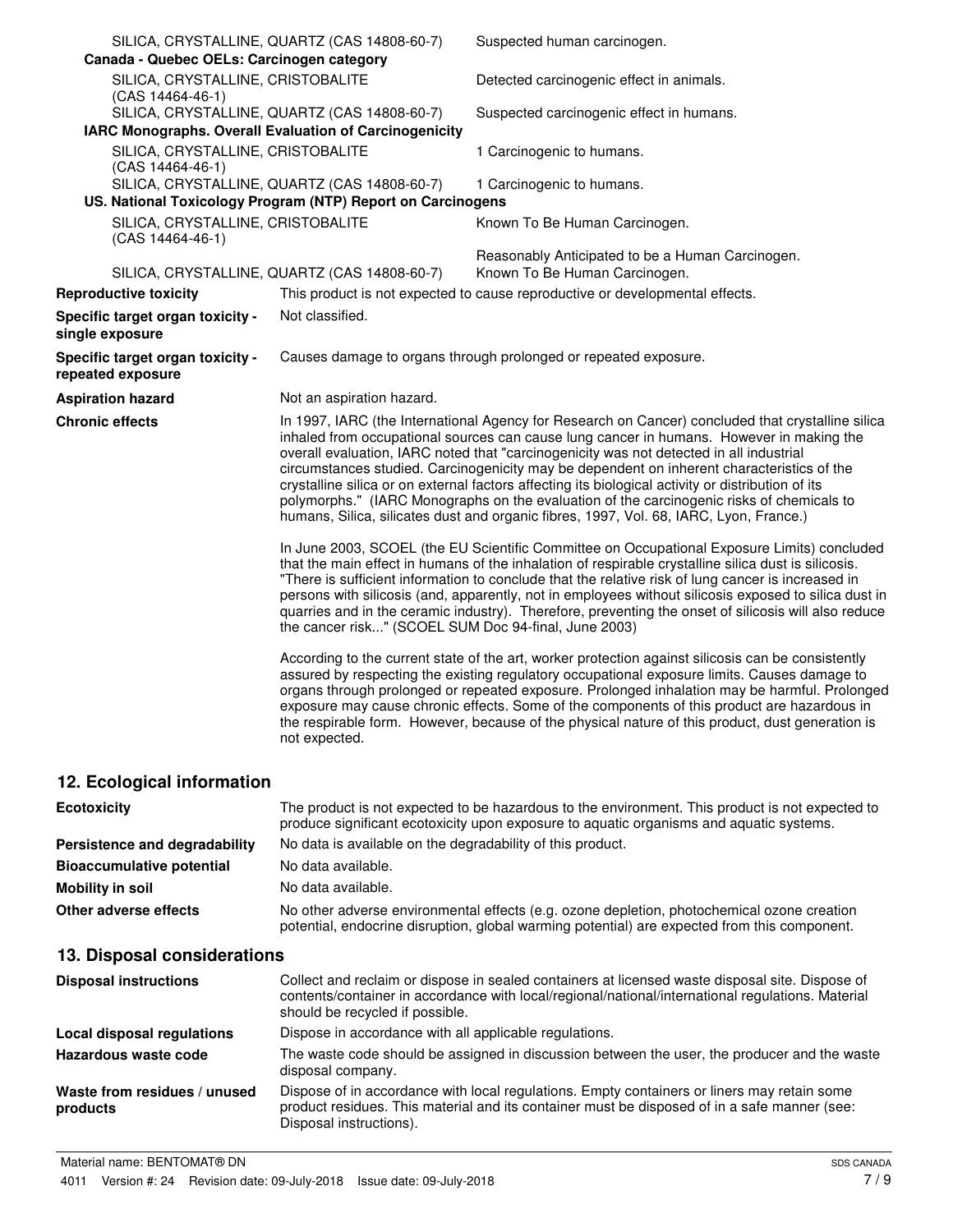Since emptied containers may retain product residue, follow label warnings even after container is emptied. Empty containers should be taken to an approved waste handling site for recycling or disposal.

### **14. Transport information**

#### **TDG**

Not regulated as dangerous goods.

#### **IATA**

Not regulated as dangerous goods.

#### **IMDG**

Not regulated as dangerous goods.

**Transport in bulk according to** Not applicable. **Annex II of MARPOL 73/78 and the IBC Code**

### **15. Regulatory information**

#### **Canadian regulations**

This product has been classified in accordance with the hazard criteria of the HPR and the SDS contains all the information required by the HPR.

#### **Controlled Drugs and Substances Act**

Not regulated. **Export Control List (CEPA 1999, Schedule 3)**

Not listed.

**Greenhouse Gases**

Not listed.

## **Precursor Control Regulations**

Not regulated.

#### **International regulations**

**Stockholm Convention**

- Not applicable.
- **Rotterdam Convention**

Not applicable.

**Kyoto protocol**

Not applicable.

**Montreal Protocol**

- Not applicable.
- **Basel Convention**

Not applicable.

#### **International Inventories**

| Country(s) or region        | <b>Inventory name</b>                                                     | On inventory (yes/no)* |
|-----------------------------|---------------------------------------------------------------------------|------------------------|
| Australia                   | Australian Inventory of Chemical Substances (AICS)                        | Yes                    |
| Canada                      | Domestic Substances List (DSL)                                            | Yes                    |
| Canada                      | Non-Domestic Substances List (NDSL)                                       | N <sub>o</sub>         |
| China                       | Inventory of Existing Chemical Substances in China (IECSC)                | Yes                    |
| Europe                      | European Inventory of Existing Commercial Chemical<br>Substances (EINECS) | Yes                    |
| Europe                      | European List of Notified Chemical Substances (ELINCS)                    | No.                    |
| Japan                       | Inventory of Existing and New Chemical Substances (ENCS)                  | Yes                    |
| Korea                       | Existing Chemicals List (ECL)                                             | Yes                    |
| New Zealand                 | New Zealand Inventory                                                     | N <sub>o</sub>         |
| Philippines                 | Philippine Inventory of Chemicals and Chemical Substances<br>(PICCS)      | Yes                    |
| Taiwan                      | Taiwan Chemical Substance Inventory (TCSI)                                | N <sub>o</sub>         |
| United States & Puerto Rico | Toxic Substances Control Act (TSCA) Inventory                             | Yes                    |

\*A "Yes" indicates that all components of this product comply with the inventory requirements administered by the governing country(s) A "No" indicates that one or more components of the product are not listed or exempt from listing on the inventory administered by the governing country(s).